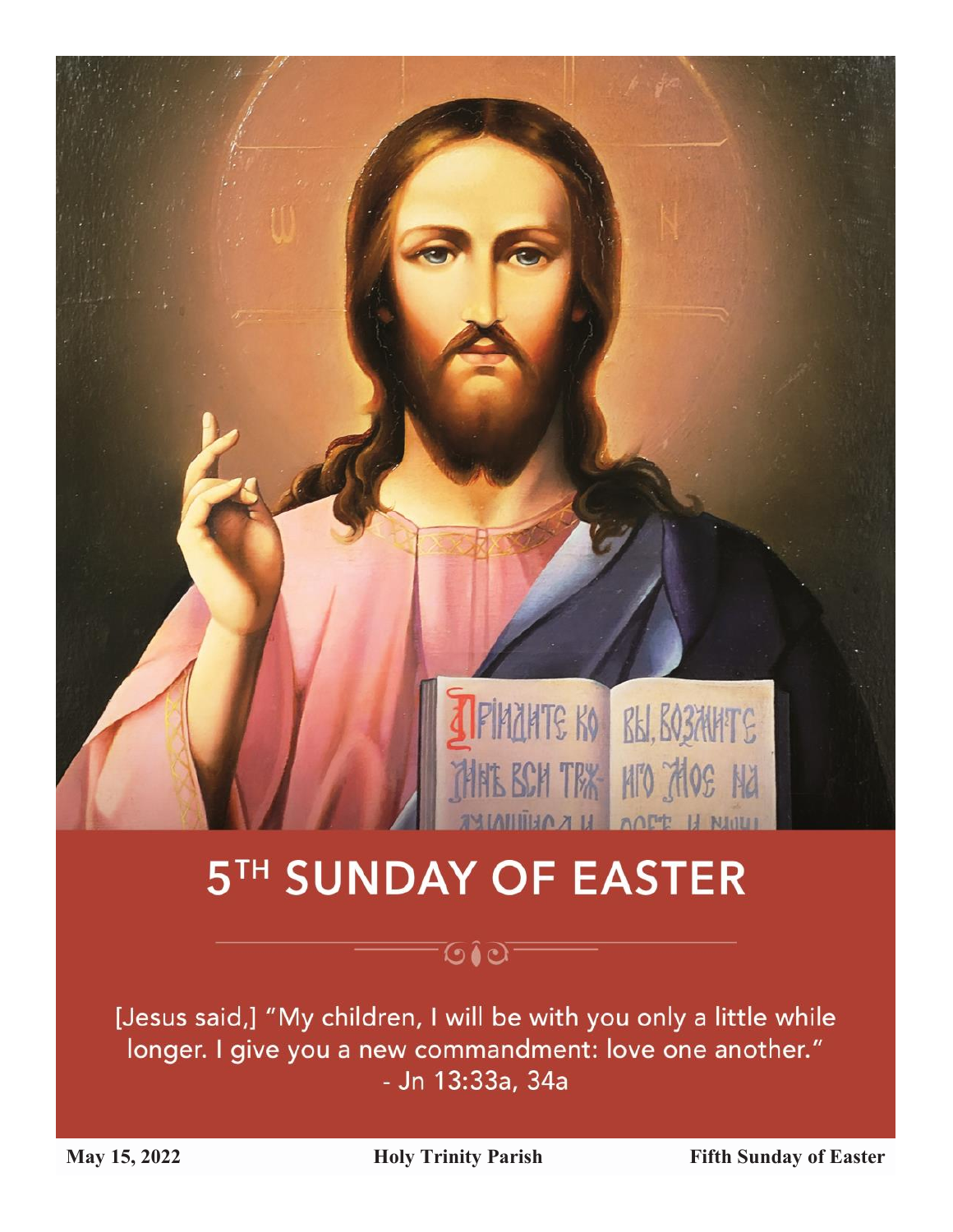### **HOLY TRINITY PARISH MAY 15, 2022 LIGONIER, PA**



Congratulations to our First Holy Communicants who have received the Body of Christ for the first $\sum$ time on May 8, 2022: Joshua, Imogene, Bianca, Haven, Patrick, and Carter.

### GRADES 1-12 FAITH FORMATION!!!

**May 16 7th & 8th Confirmation Prep 6-8 pm. May 23 7th & 8th Confirmation Prep 6-8-pm.**



**CAMP VIBTUET Hosted at Mother of Sorrows Parish** 

**YOU'RE INVITED TO** 

July 11-15 | 8:30am-5:00pm





7/11 Scavenger Hunt **60 MINUTE**<br>MISSIONS with 7/12 Ropes Course @ Camp Guvasuta  $7113$ **Kayaking** 7/14 St. Vincent **Basilica & Idlewild** 7/15 Service **Opportunities at** various locations

**Camp Schedule:** 

**Tkomarinski@dioceseofgreensburg.org**

more fully into the life of the Catholic Faith with an understanding of living out the Virtues in their homes, schools, community and world. Camp Virtue will help participants understand that they can enjoy each day to the fullest while being filled with Faith and a love for God. Camp Virtue will include dynamic talks on the virtues, praise and worship, small group sharing, games and much more until lunch time. After lunch we will depart via school bus for a HIGH ADVENTURE activity for the afternoon

Camp Virtue is a day camp that allows middle school youth to enter

Camp is being sponsored by Mother of Sorrows Parish, the partnered Parishes of St. John Baptist de La Salle and St. Mary Our Lady of Lourdes, St. Barbara Parish, Immaculate Conception, St. Elizabeth Ann Seton, and St. Agnes, the partnered parishes of Sacred Heart and Ascension.

Registration deadline is June 25.

**Additional details, please contact our Youth Coordinator, Tina Komarinski at Tkomarinski@dioceseofgreensburg.org**

e need saints without case<br>thout veils - we need sain<br>jeans and tennis shoes. We<br>ints that go to the movie saints with go to the mo<br>sic, that han<br>meir friends. -Pope Francis

*Flowers on the altar this weekend are donated in loving memory of Edith Hollick requested by the Hollick Family.*

 $\langle \Delta \rangle \langle \Delta \rangle \langle \Delta \rangle \langle \Delta \rangle \langle \Delta \rangle \langle \Delta \rangle \langle \Delta \rangle \langle \Delta \rangle \langle \Delta \rangle \langle \Delta \rangle \langle \Delta \rangle \langle \Delta \rangle \langle \Delta \rangle \langle \Delta \rangle \langle \Delta \rangle \langle \Delta \rangle \langle \Delta \rangle \langle \Delta \rangle$ 





*Graduates of 2022 You are Cordially invited To Attend A Baccalaureate Mass Sunday, May 29, 2022 11:00 AM Mass At Holy Trinity Parish*

*Bring your family, friends, and fellow graduates to join in the celebration for the Class of 2022*

*Refreshments will be served after Mass in the Atrium.*

*Wear your Graduation Cap and Gown! Please arrive by 10:45 AM and meet in the Church Narthex.*

*RSVP to Parish Office 724-238-6434 By Wednesday, May 25, 2022.*

### **Coffee Social and Baccalaureate Reception**

A coffee social will follow the 8 AM Mass on May 29. A reception will follow the 11 AM Baccalaureate Mass on the same day.

Holy Trinity is collecting CEREAL for the May Food Pantry. Please bring cereal to church before May 20. Thank you for your generosity. God Bless you.



**Christian Mothers News**

On Sunday, June 5, after 8:00 AM Mass, Christian Mothers & Women of Holy Trinity who would like to join Christian Mothers are welcome to a **Spring Get Together Brunch** at Veronica Sander's house.

Please RSVP ASAP to 724-238-4028 and leave a brief message.

May God bless and keep all of you always.



The Holy Family Latrobe Young Adult Group is hosting a Volleyball Picnic on Friday, May 27 at Legion Keener Park in Latrobe at 4 PM. This is for young adults age 18-35.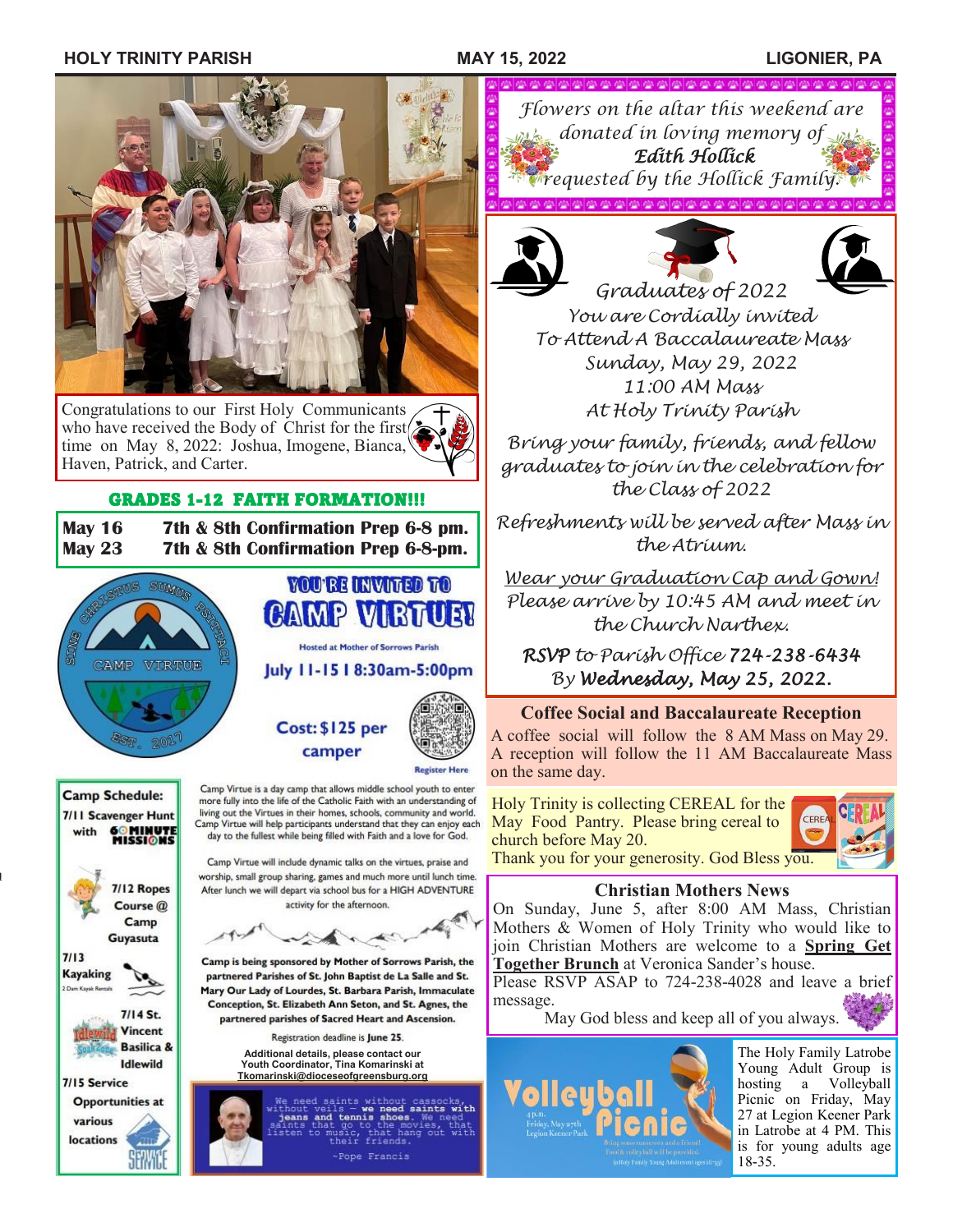

 **BLESSED AND GLORIOUS EASTER!! Already we have come to the Fifth Sunday of Easter – we are more than halfway through the Easter Season 2022. Jesus reminds us of the primacy of love today – we show our love for Him by loving our sisters and brothers. Through the Sacrament of the Most Holy Eucharist, we are strengthened to put our love for Jesus into practice. This new commandment is truly the sign of the Kingdom of God. May our practice of the virtues of faith, hope, and love come to fulfillment in the new heavens and new earth prepared for us by Jesus Christ Himself.**

**What a great blessing to celebrate the Sacraments of Initiation at the Easter Vigil this year! It was also a blessing to celebrate First Holy Communion last week with six young parishioners – we will celebrate First Holy Communion again on Sunday, June 19, with three more young parishioners. We have several youth from the parish preparing to celebrate Confirmation in a few weeks with Bishop Kulick at Holy Family Parish, Latrobe. I mention this to remind interested parties that I will be delighted to speak with you about the Sacraments. If you are an adult who would like to become Catholic, please let me know so that we can begin the process. If you are a parent and have children to be baptized or to be prepared for the reception of the other Sacraments of Initiation, please let me know. I am eager to speak with you about this.**

**As mentioned last week in the bulletin, Thursday, May 26 is the Solemnity of the Ascension of our Lord. This is great feast day for us and is a Holy Day of Obligation. We are reminded that Heaven is our goal and that our bodies are also destined for heavenly glory. We will celebrate the Ascension of the Lord with two Masses – we will celebrate on Wednesday, May 25, at 7:00PM, and again on Ascension Thursday, May 26, at 8:00AM. I hope that you will be able to assist at Mass at either time. Immediately after the celebration of our Lord's Ascension into Heaven, the Church begins the yearly period of intense prayer for the Descent of the Holy Spirit on Pentecost. We will pray the Pentecost Novena after Mass from Friday, May 27, through Saturday, June 4. Because of the Novena, we will have Mass on Saturday mornings May 28 and June 4. Please note that the parish office will be closed on Ascension Thursday, May 26; Friday, May 27; and Monday (Memorial Day), May 30.**

**The United States is facing many challenges these days. I imagine that each of us have been affected in one way or another – illnesses and isolation; economic uncertainties; employment opportunities, or lack thereof; violence; wars between nations; and now even more social unrest. The recent leak of the draft of a Supreme Court decision is fueling much rhetoric, debate, protests, and even violence. I hope and pray, whatever the Supreme Court decision is regarding Roe v. Wade, that we will not see further violence in the streets and in neighborhoods, churches and charitable entities. More than enough violence and bloodshed have resulted because of abortion – the lives of unborn children are ended in horrific ways. I also must point out that the legality of abortion has no standing on its morality. The fact that something is legal does not make it moral. Abortion is a sin because it is the ending of an innocent life. Please pray for the protection of all human life, especially the most vulnerable. Surely the unborn are in that category. Please remember also God's response to sin – God desires to forgive us our sins, no matter what they are. Let's open our hearts to His mercy, love, and forgiveness. OUR LADY OF GUADALUPE, PRAY FOR US!** 

**Have you ever considered online giving? We have the link for this set up on our parish webpage [\(www.holytrinityligonier.org\)](http://www.holytrinityligonier.org). Please check it out if this is something that you are interested in. It would certainly be beneficial to the parish, especially in a time like this. Also, if you would be interested in "texting" your donations, that is an option, also. Let us know and we can provide the link for this. The diocesan webpage [\(www.dioceseofgreensburg.org\)](http://www.dioceseofgreensburg.org) also has a tab that you can use in donating electronically to our parish. Thanks for your consideration.** 

**Thanks for your generous response to the Diocesan Lenten Appeal. We are now up to \$82,253, well beyond the diocesan goal of \$50,997. We have received gifts from 161 parishioners. Also, we have received our first DLA refund from the Diocese in the amount of \$23,173.48. This amount has been placed in our reserve account.**

**GOD THE FATHER OF MERCIES, HAVE MERCY ON US! GOD THE SON, JESUS CHRIST, CRUCIFIED AND RISEN, HAVE MERCY ON US! GOD THE HOLY SPIRIT, DESCENDING UPON US IN GLORY, HAVE MERCY ON US!**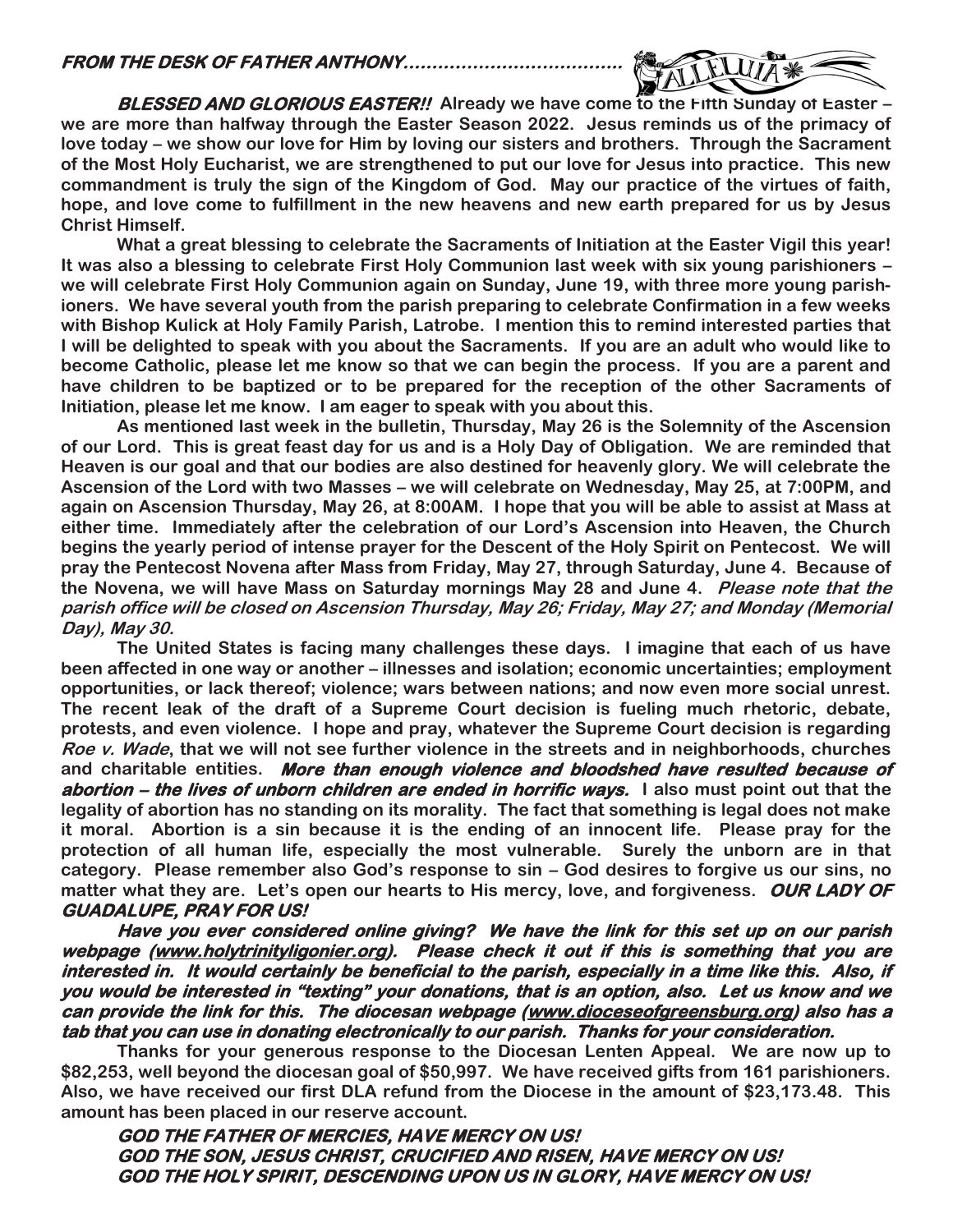### Parish Activities Calendar for May & June, 2022

A=Atrium C=Church CA=Children's Atrium CR= Class Room PH= Parish Hall L=Loft PL=Parish Library SL= Old School Library PMR=Parish Meeting Room All Times Are PM Unless Otherwise Indicated.

| <b>Sun</b>                                                                                                                                                                       | <b>Mon</b>                                                                                      | <b>Tue</b>                                                                     | <b>Wed</b>                                                                                               | Thu                                                                                                     | Fri                                                                  | <b>Sat</b>                                                                                                                                                                                    |
|----------------------------------------------------------------------------------------------------------------------------------------------------------------------------------|-------------------------------------------------------------------------------------------------|--------------------------------------------------------------------------------|----------------------------------------------------------------------------------------------------------|---------------------------------------------------------------------------------------------------------|----------------------------------------------------------------------|-----------------------------------------------------------------------------------------------------------------------------------------------------------------------------------------------|
| 15<br>2nd Envelope for<br>Communications<br>Media                                                                                                                                | 16<br><b>Morning Mass</b><br>at 8:00 AM<br>Confirmation<br>classes only<br>$6:00 - 7:30 - CR$   | 17<br><b>Morning Mass</b><br>at 8:00 AM<br>Holy Hour<br>$3:00 - 4:00 - C$      | 18<br><b>Morning Mass</b><br>at 8:00 AM<br>"That Man Is<br>You"<br>$6:00 - 7:00$<br>$- PMR$              | 19<br><b>Morning Mass</b><br>at 8:00 AM                                                                 | 20<br>Morning Mass<br>at 8:00 AM                                     | 21<br>Catechesis of the<br>Good Shepherd<br>Children's<br><b>Sessions</b><br>$9:00 - 11:00 AM$<br>$-CA$<br><b>Bible Study</b><br>$6:30 - 7:30 - A$                                            |
| 22                                                                                                                                                                               | 23<br><b>Morning Mass</b><br>at $8:00$ AM<br>Confirmation<br>classes only<br>$6:00 - 7:30 - CR$ | 24<br><b>Morning Mass</b><br>at $8:00$ AM<br>Holy Hour<br>$3:00 - 4:00 - C$    | 25<br><b>Morning Mass</b><br>at $8:00 AM$<br>The Ascension<br>of the Lord<br>Vigil Mass at<br>$7:00 - C$ | 26<br>The Ascension<br>of the Lord<br>Mass<br>at 8:00 AM<br><b>Ascension</b><br>Parish Office<br>Closed | 27<br><b>Morning Mass</b><br>at $8:00$ AM<br>Parish Office<br>Closed | 28<br><b>Morning Mass</b><br>at $8:00$ AM<br>Catechesis of the<br>Good Shepherd<br>Children's<br><b>Sessions</b><br>$9:00 - 11:00 AM$<br>$-CA$<br><b>Bible Study</b><br>$6:30 - 7:30 - A$     |
| cyttee cocial<br>29<br>Coffee Social<br>after 8:00 and<br>11:00 AM<br>Masses<br>A Baccalaureate<br><b>Mass</b><br>$11:00 AM - C$<br>2nd Collection<br>for the Catholic<br>Accent | 30<br><b>Morning Mass</b><br>at 8:00 AM<br><b>REMEMBER AND HONOR</b><br>Parish Office<br>Closed | 31<br><b>Morning Mass</b><br>at $8:00 AM$<br>Holy Hour<br>$3:00 - 4:00 - C$    | $\mathcal I$<br><b>Morning Mass</b><br>at 8:00 AM<br>"That Man Is<br>You"<br>$6:00 - 7:00$<br>$- PMR$    | $\overline{2}$<br><b>Morning Mass</b><br>at $8:00 AM$                                                   | $\overline{3}$<br>Morning Mass<br>at $8:00 AM$<br>$\mathbb{Z}$       | 4<br><b>Morning Mass</b><br>at $8:00$ AM<br>Catechesis of the<br>Good Shepherd<br>Children's<br><b>Last Sessions</b><br>$9:00 - 11:00 AM$<br>$-CA$<br><b>Bible Study</b><br>$6:30 - 7:30 - A$ |
| 5                                                                                                                                                                                | 6<br><b>Morning Mass</b><br>at 8:00 AM                                                          | 7<br><b>Morning Mass</b><br>at 8:00 AM<br><b>Adoration</b><br>$8:30 AM - 4:00$ | 8<br>Morning Mass<br>at $8:00 AM$                                                                        | 9<br><b>Morning Mass</b><br>at $8:00 AM$                                                                | 10<br>Morning Mass<br>at 8:00 AM                                     | $\mathcal{U}% =\mathcal{U}^{\prime}\mathcal{U}^{\prime}+\mathcal{U}^{\prime}\mathcal{U}^{\prime}$<br><b>Bible Study</b><br>$6:30 - 7:30 - A$                                                  |